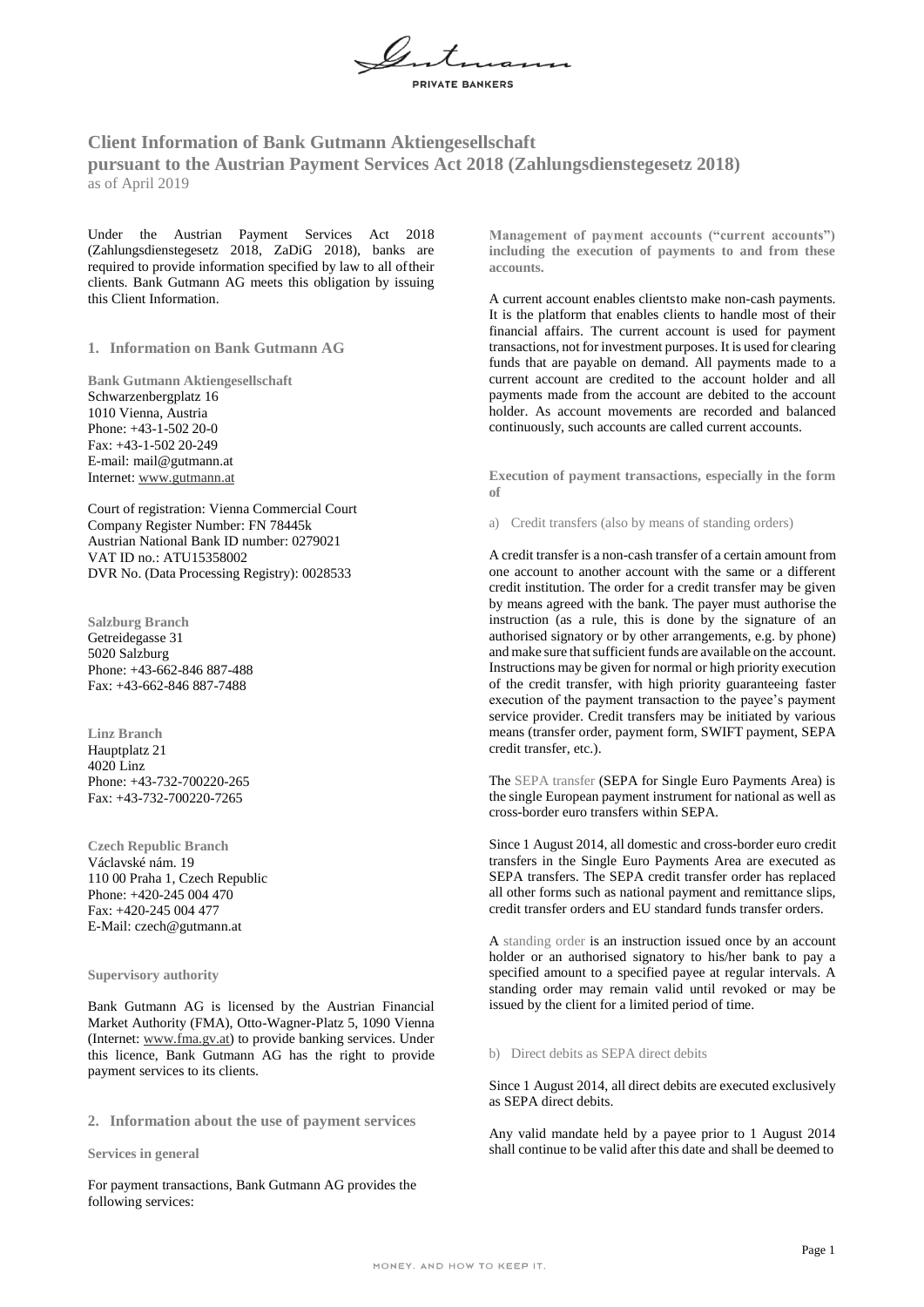

constitute consent given by the payer to his/her bank to execute direct debit collections initiated by the payee concerned.

The client may

- limit a direct debit collection to his/her payment account to a certain amount or periodicity or both,
- where a mandate under a payment scheme does not provide for the right to a refund, to verify each direct debit transaction, and to check whether the amount and periodicity of the submitted direct debit transaction is equal to the amount and periodicity agreed in the mandate, before debiting his/her payment account, based on the mandate-related information,
- block any direct debits to his/her payment account or block any direct debits initiated by one or more specifiedpayees or to authorise direct debits only initiated by one or more specified payees.
- c) Execution of payments by means of Payment cards or similar device

#### Payment card

A payment card (hereinafter called "debit card") enables the client, depending on the limit individually defined and on condition that the account has sufficient cover, to

- withdraw cash from cash dispensers displaying the logo shown on the debit card in and outside Austria,
- to make payments, domestically and abroad, at payment terminals displaying the logos shown on the debit card ("point-of-sale" terminals, POS terminals) by keying in the personal code; outside of Austria, a signature may have to be provided instead of keying in the personal code.
- to make contactless payments of amounts of up to EUR 25.- per transaction, up to a total of EUR 125.-, without inserting the debit card and without signing and/or keying in the PIN at POS terminals displaying the "contactless" symbol shown on the debit card.

Payments made by means of debit cards are debited from the account individually without any due date.

# Credit card

A credit card entitles the cardholder to perform the following transactions up to an agreed limit after keying in the personal code - also called PIN (personal identification number - or providing his/her signature or by waving the card over a contactless reader at a payment terminal:

- to make cashless payments for goods and services purchased from participating merchants;
- in distance selling, to make purchases from participating merchants through orders placed in writing or by phone without presenting the card and without paying cash for their services, if this option is provided by the participating merchant. This also applies to legal transactions completed on the internet or the use of mobile devices (e-commerce, m-commerce). When dealing with participating merchants offering Verified by

Visa / MasterCard SecureCode, the cardholder has to register for the service to be able to make payments;

- if the credit card is equipped with the relevant contactless functionality, to make contactless and cashless payments by credit card at POS terminals displaying the "contactless" symbol shown on the credit card, of amounts of up to EUR 25.- per transaction, up to five times in a row, for goods and services supplied by participating merchants domestically and abroad without inserting the credit card and without signing and/or keying in the PIN, by simply holding the credit card against the POS terminal;
- to withdraw cash from authorised banks within an agreed limit;
- to withdraw cash domestically and abroad, up to the agreed limit, with his/her credit card and his/her PIN from cash dispensers displaying the logo shown on the card.

**Initiating, authorising, withdrawing and refusing payment orders**

When initiating an order, the details required for the type of order have to be provided as listed below.

For credit transfer orders denominated in euro in favour of a payee whose account is maintained by a payment service provider in the Single Euro Payments Area (SEPA – see SEPA client information of Bank Gutmann AG), the client shall identify the payee by providing the payee's name and International Bank Account Number (IBAN).

For credit transfer orders in all currencies in favour of apayee whose account is maintained by a payment service provider outside SEPA and for credit transfer orders in currencies other than the euro to a payee whose account is maintained by a payment service provider within SEPA, the client shall identify the payee by providing the payee's name as well as:

- the payee's account number and either the name and sort code or BIC of the payee's payment service provider or
- the payee's IBAN and the BIC of the payee's payment service provider.

**The payee details to be provided by the client in the form of the payee's IBAN or account number as well as details on the payee's payment service provider in the form of the payee's payment service provider's name and sort code or BIC constitute the payee's unique identifier on the basis of which the credit transfer is carried out**. **Any further information on the payee including in particular the payee's name is not part of the unique identifier; under Regulation (EU) 2015/847 of the European Parliament and of the Council on information accompanying transfers of funds ("Funds Transfer Regulation"), such details are required and are also used to meet the requirements of the messaging or payment and settlement system used for executing the credit transfer and will not be taken into account by Bank Gutmann AG when the credit transfer is carried out.**

Bank Gutmann AG will consider a payment order to have been duly authorised only if the client has agreed to the payment transaction concerned in the form/by the procedure agreed with him/her for this purpose. Such consent may be replaced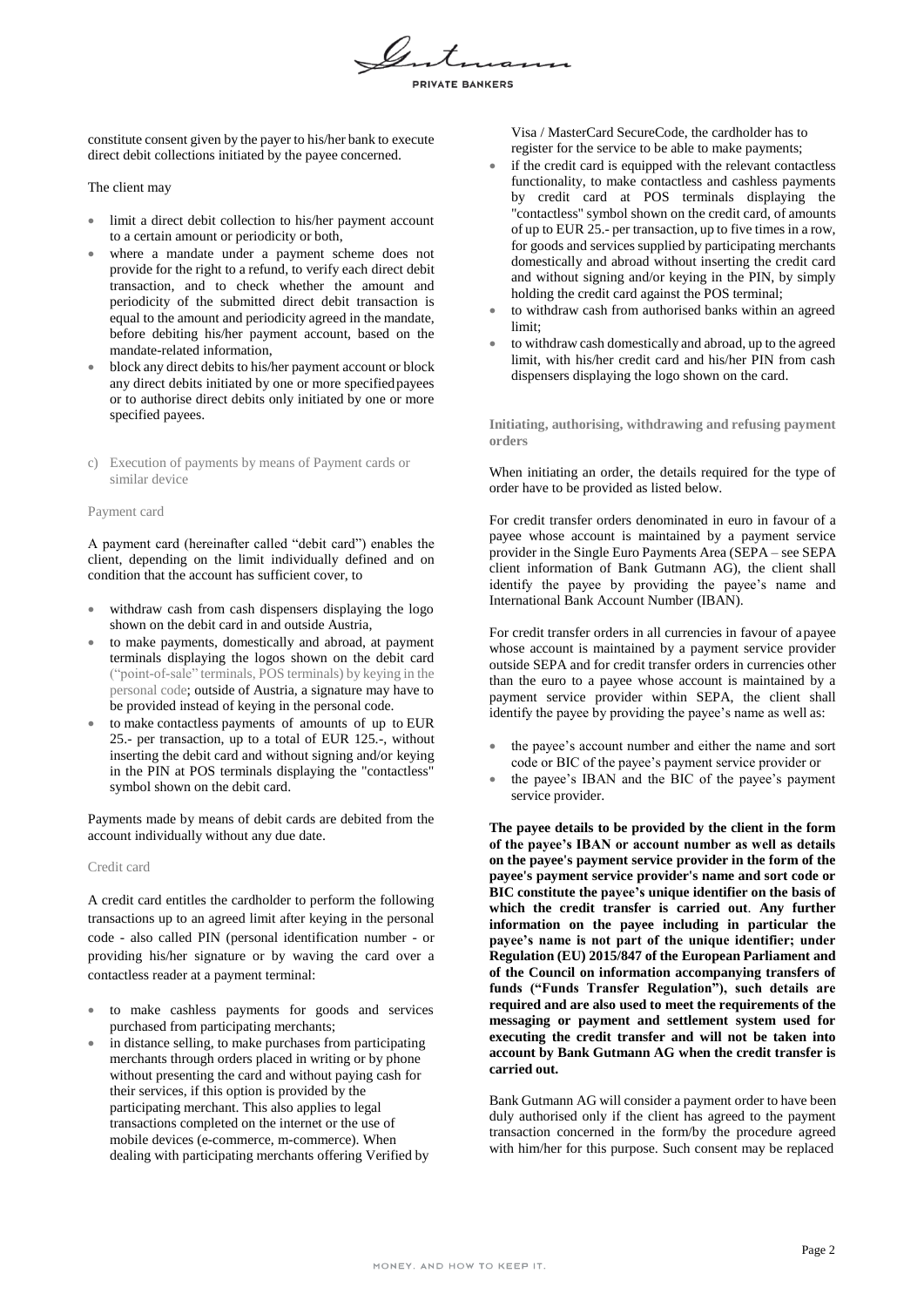

by orders issued by a court of law or an administrative authority. Consent to the execution of a payment transaction may also be given through the payee or a payment initiation service provider. In the absence of consent to the execution of a payment transaction, such payment transaction shall be considered to be unauthorised. The client's consent may be withdrawn until

- the client's payment order has been received by Bank Gutmann AG or
- if an execution date has been agreed that lies in the future, until the end of the business day preceding the agreed execution date.

If the payment transaction was initiated by or through the payee, the payer can no longer revoke a payment order once the payer has transmitted his/her consent to the execution of the payment order to the payee. If the payment transaction was initiated by a payment initiation service, consent cannot be withdrawn once the payer has given his/her consent to the initation.

SEPA direct debits may be revoked no later than one business day before the agreed debit date. Regarding the possibility of refunds after the account has been debited see Section 5.

Bank Gutmann AG may refuse to execute an authorised payment order only if

- it does not satisfy all of the conditions specified in the current account agreement as well as in the "General Terms and Conditions of Bank Gutmann Aktiengesellschaft", the "Customer Guidelines for Card Service and the Contactless Function" and in any other terms and conditions for the use of payment instruments (hereinafter: Terms and Conditions) (especially if mandatory information is missing or there is insufficient coverage by credit balances on accounts or under an open credit line) or
- execution would violate Union or national laws and regulations or an order issued by a court of law or an administrative authority; or
- there is reason to suspect that execution would constitute a criminal act.

# **Time of receipt of payment orders**

Business days for payment transactions are from Monday to Friday, except for (domestic) bank holidays, 24 December and Good Friday.

A payment order will be deemed to have been received by Bank Gutmann AG if all agreed requirements are met, specifically the availability of sufficient funds in the account, and the order is received by Bank Gutmann AG on a business day by the time specified in the tabulation below.

- Payment orders in Euro und USD: 3 p.m.
- Payment orders in any other currency: 2 p.m.
- Payment orders requiring foreign-currency conversion: 9.30 a.m.

If an order is not received on a business day or, on a business day, after the time specified above, or if the date specified in the order is not a business day, it will be deemed to have been received only on the next business day.

#### **Execution of payment orders**

Bank Gutmann AG ensures that the amount to be transferred by means of a euro payment transaction will becredited to the account of the payment service provider of a payee located in the European Economic Area (EEA) by the end of the business day following the day on which the funds were received. This paragraph also applies to payment transactions in which amounts denominated in euro are transferred to an account in an EEA member state not being part of the euro currency area and currency conversion is carried out in such state. For paperinitiated payment orders this period is extended by another business day.

All other payment transactions are not subject to the maximum execution time specified above..

Payment transactions within the EEA not named in the first paragraph are subject to a maximum execution period of not more than 4 business days.

With regard to payment transactions outside the EEA, Bank Gutmann AG will arrange for the fastest execution possible.

For compliance with maximum execution periods, all agreed requirements must be met (including the complete unique identifier and sufficient cover on the account).

#### **3. Fees, interest and exchange rates**

#### **Fees and costs**

The Price Display that is delivered to the client together with this "Client Information of Bank Gutmann Aktiengesellschaft pursuant to ZaDiG) 2018" and which, in the absence of any other agreement, also becomes an integral part of the current account agreement as well as any special terms that may be agreed with the client, show the fees and charges charged by Bank Gutmann AG for the maintenance of the account and the payment services provided under the current account agreement. The Price Display also shows the fees and charges for efforts undertaken by Bank Gutmann AG to recover amounts transferred incorrectly due to the incorrect specification of the unique identifier by the payment service user.

Bank Gutmann AG may change the fees agreed with the client only with the client's consent and introduce new fees only with the client's consent. The client's consent to changes to fees may also be given within the scope of the procedure described in Section 6. In business with entrepreneurs, Bank Gutmann AG may change fees also at its reasonable discretion, taking all relevant circumstances into consideration.

Beside the fees of Bank Gutmann AG as shown in the Price Display, Bank Gutmann may also incur cash payments to third parties when executing client orders. Such cash expenditure is also charged to the client.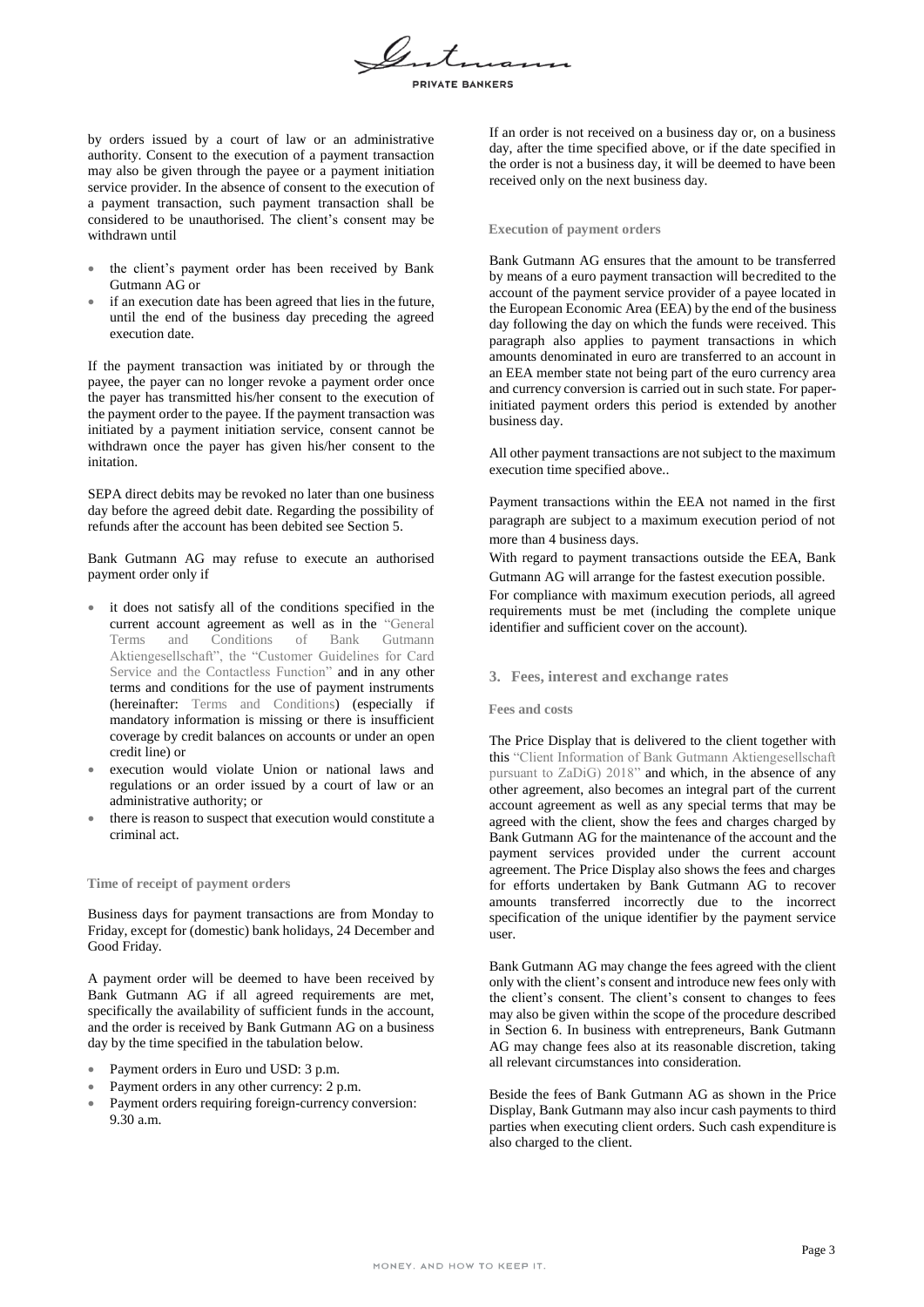

**RIVATE BANKERS** 

### **Interest**

The interest rates agreed for credit and debit balances in the current account are shown in the Price Display. Variable interest rates are adjusted in accordance with the interest rate adjustment clause agreed with the client. In addition, interest rates may also be changed with the client's consent as described in Section 6. In business with entrepreneurs, Bank Gutmann AG may change interest rates also at its reasonable discretion, taking all relevant circumstances into consideration.

# **Foreign-currency transactions**

If a payment service to be provided by Bank Gutmann AG requires the purchase or sale of amounts in foreign currency, such purchase or sale will be made by Bank Gutmann AG on the basis of the market exchange rate that Bank Gutmann AG generally charges its clients, which is newly set by Bank Gutmann AG on each bank working day in accordance with the rules set out in the Price Display. The rates used are advised to clients in the settlement documents.

Any further fees or charges due to Bank Gutmann AG for such a transaction are shown in the Price Display and/or in the agreed special terms.

# **4. Communication**

**Contractual language and communication channels**

The language used for purposes of the contractual relationship is German or English, as agreed with the client.

In addition to one-on-one meetings with his/her adviser during the usual business hours or upon agreement, the client may also use the communication channels shown above under "contact details".

Unless otherwise agreed, any correspondence of legal relevance, including specifically instructions to Bank Gutmann AG, shall be issued in writing.

During the term of the current account agreement, the client may request a new issue of this "Client Information of Bank Gutmann AG pursuant to ZaDiG 2018" and of the Terms & Conditions free of charge at any time. Unless otherwise agreed, these will again be provided on paper.

# **Details of payment transactions**

Bank Gutmann AG will send to the client or keep at the bank for collection by the client in his/her capacity as payer or payee the following details immediately after execution of a payment transaction:

 a reference enabling to identify the payment transaction and, where appropriate, information relating to the payee, or, the reference enabling to identify the payment transaction and where appropriate, the payer;

- the amount of the payment transaction in the currency in which the client's payment account is debited or in the currency used for the payment order or in which the client's payment account is credited;
- the exchange rate used in the payment transaction, if applicable, and the amount of the payment transaction prior to and after currency conversion;
- the amount of any charges for the payment transaction and, where applicable, a breakdown thereof, or the interest due;
- the debit value date or the date of receipt of the payment order or the credit value date.

At the client's request, Bank Gutmann AG will provide or make available to the client the information on payment transactions listed above once a month, free of charge and in an agreed manner so that the client can store and reproduce the information unchanged. The client may require such information to be transmitted once a month against reasonable reimbursement of costs (postage).

# **5. Safeguards and corrective measures**

### **The client's duties of care**

The client shall use the payment instrument in accordance with the terms governing the issue and use of the payment instrument.

In his/her own interest, the client has the obligation to keep his/her debit card in a safe place at all times. Passing the debit card on to third parties is not permitted.

The personal identification number must be kept secret. It must not be written down on the debit card. The personal identification number must not be disclosed to anyone, not even relatives, staff of Bank Gutmann AG, or other account holders orcard holders. When using thepersonal identification number, care must be taken to do so unobserved by third parties.

**Security procedures for notification of the client in the event of fraud or security threats**

In the event of suspected or actual fraud or security threats that affect or may affect the client's financial interests, in connection with the execution of payment services, Bank Gutmann AG will notify the client without undue delay by email, telephone or mail, depending on the severity of actual or potential effects.

**Blocking of payment instruments**

Blocking by Bank Gutmann AG

#### Bank Gutmann AG may block a payment instrument if

- this is justified by objective reasons relating to the security of the payment instrument, or
- unauthorised or fraudulent use of the payment instrument is suspected, or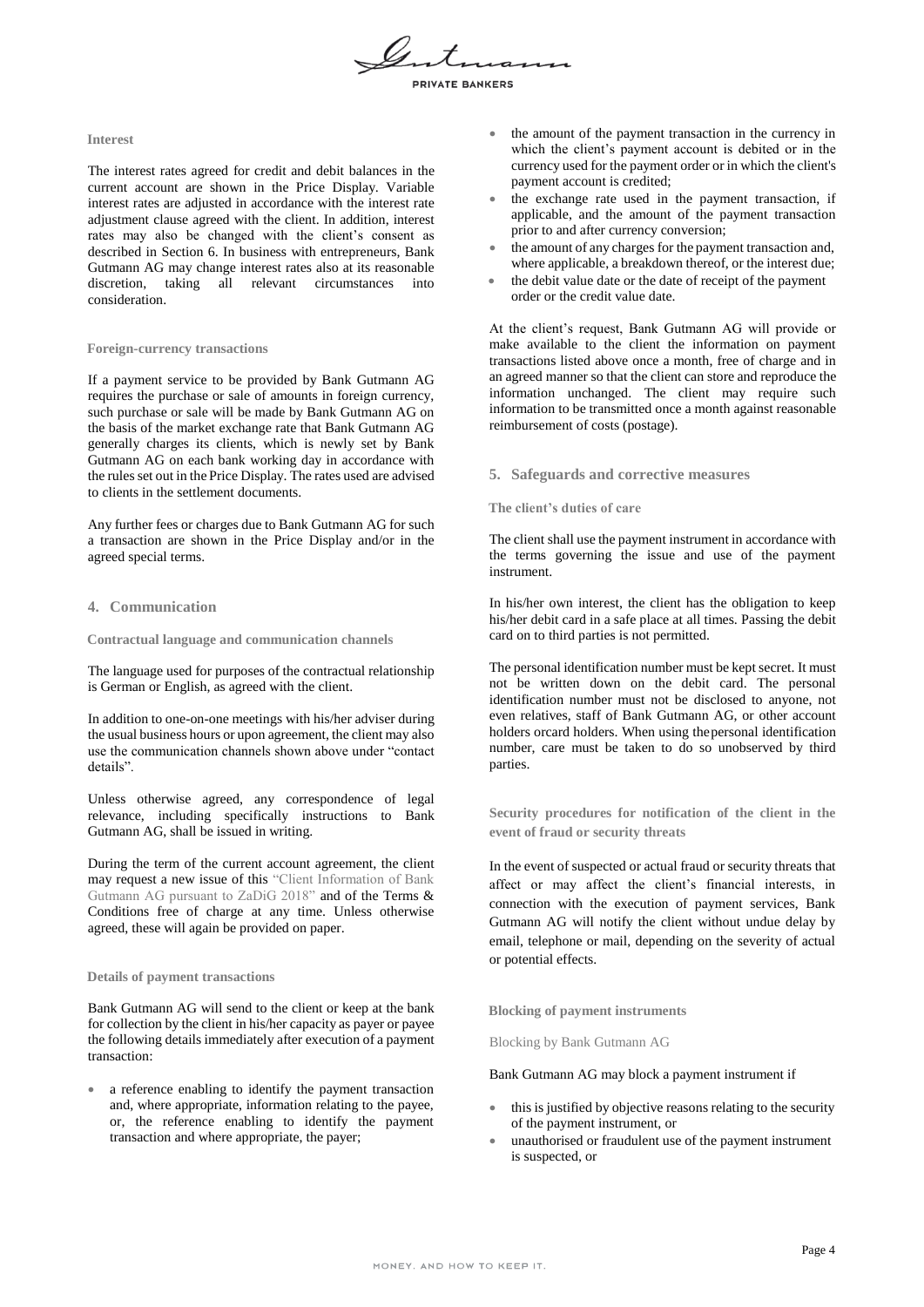

 there is a significantly increased risk that the client willbe unable to meet his/her payment obligations in the case of a payment instrument with a credit line.

Bank Gutmann AG as the account servicing payment service provider may deny an account information service provideror a payment initiation service provider access to a payment account for objectively justified and duly evidenced reasons relating to unauthorised or fraudulent access to the payment account by that account information service provider or payment initiation service provider, including the unauthorised or fraudulent initiation of a payment transaction.

Bank Gutmann AG will inform the client prior to or, at the latest, without undue delay after any blocking or denial of access to a payment account of the client to the account information service provider and/or the payment initiation service provider and the reasons therefor in the form agreed with the client, unless notification of the blocking or of the reasons for the blocking or denial of access to a payment account would violate orders issued by a court of law or an administrative authority or would run counter to national or Union regulations or objective justified security reasons. .

#### Blocking by the client

The client must report the loss, theft, misuse or any other unauthorised use of a payment instrument immediately after gaining knowledge of it. The debit card can be blocked by the Account Holder or the respective Cardholder as follows:

- at any time by calling the card blocking hotline set up by PSA Payment Services Austria GmbH ("PSA card blocking hotline") for this purpose; the telephone number of this hotline is displayed on every cash dispenser in Austria. It can also be viewed on the website [www.psa.at](http://www.psa.at/) or requested from any bank, or
- in person, in writing or by telephone at Bank Gutmann AG during the business hours of Bank Gutmann AG.

A request to block a card made during business hours of Bank Gutmann AG or, at any time, via the "PSA card blocking hotline" becomes effective immediately upon receipt. Any blocking requested via the PSA card blocking hotline will result in all debit cards issued for the account to be blocked until further notice.

Blocking requests received by Bank Gutmann AG outside business hours will take effect immediately, at the latest one hour after Bank Gutmann AG next opens for business.

**Payment transactions not authorised by the client**

#### Correction of debit from an account

If a payment order was executed by debiting a client's account without authorisation by the client, Bank Gutmann AG will restore the account to the state in which it would have been had the unauthorised payment transaction not taken place, i.e. reverse the debit from the account in the amount of the payment transaction with the value date of the debit immediately, and in any event no later than by the end of the following business day after noting or being notified of the

transaction. This shall also apply where the payment transaction not authorised by the client was initiated by a payment initiation service provider. To obtain such a correction, the client must notify Bank Gutmann AG without undue delay as he/she finds that a payment transaction was not authorised by him/her or was incorrectly executed. The client's right to request a correction expires 13 months after the debit date.

#### **The client's liability**

If payment transactions not authorised by the client are based on the use of a lost or stolen payment instrument or on the misappropriation of a payment instrument, the BankGutmann AG client being the payer shall indemnify Bank Gutmann AG for all losses incurred by it, if the client

- (i) caused the loss by fraudulent intent or
- (ii) caused the loss by a wilful or grossly negligent violation of his/her obligations relating to the safekeeping of the payment instrument or of one or several Terms and Conditions governing the issue and use of the payment instrument.

If the client violated these obligations only through slight negligence (by inadvertently committing a breach of the duty of care of the kind that cannot always be ruled out even in people exercising an average level of care), the client's liability for the loss will be limited to the amount of EUR 50.The client is not liable (except in the case described in (i) above) for payment transactions that were initiated by means of the payment instrument concerned after the client requested its blocking.

The client being the payer shall furthermore not be obliged to indemnify Bank Gutmann AG where Bank Gutmann AG does not require strong client authentication except where the client acted fraudulently Where the payee or the payee's payment service provider fails to accept strong client authentication, he/she/it shall refund the financial damage caused to the payer's payment service provider.

**Liability of Bank Gutmann AG for the non-execution, defective or late execution of payment orders**

With payment orders issued in whatever currency to the order of a payee's account kept in the EEA, Bank Gutmann AG is liable to the client for the orderly and timely execution of the payment transaction until the amount has been received by the payee's payment service provider. With payment orders in a currency that is not the currency of an EEA state, Bank Gutmann AG shall be liable only for those parts of the payment transaction which are carried out within the EEA.

With payment orders in favour of payee accounts kept with institutions outside the EEA, Bank Gutmann AG has the obligation to arrange for the quickest possible processing of the payment order and – unless specified by the client otherwise– to employ suitable additional payment service providers.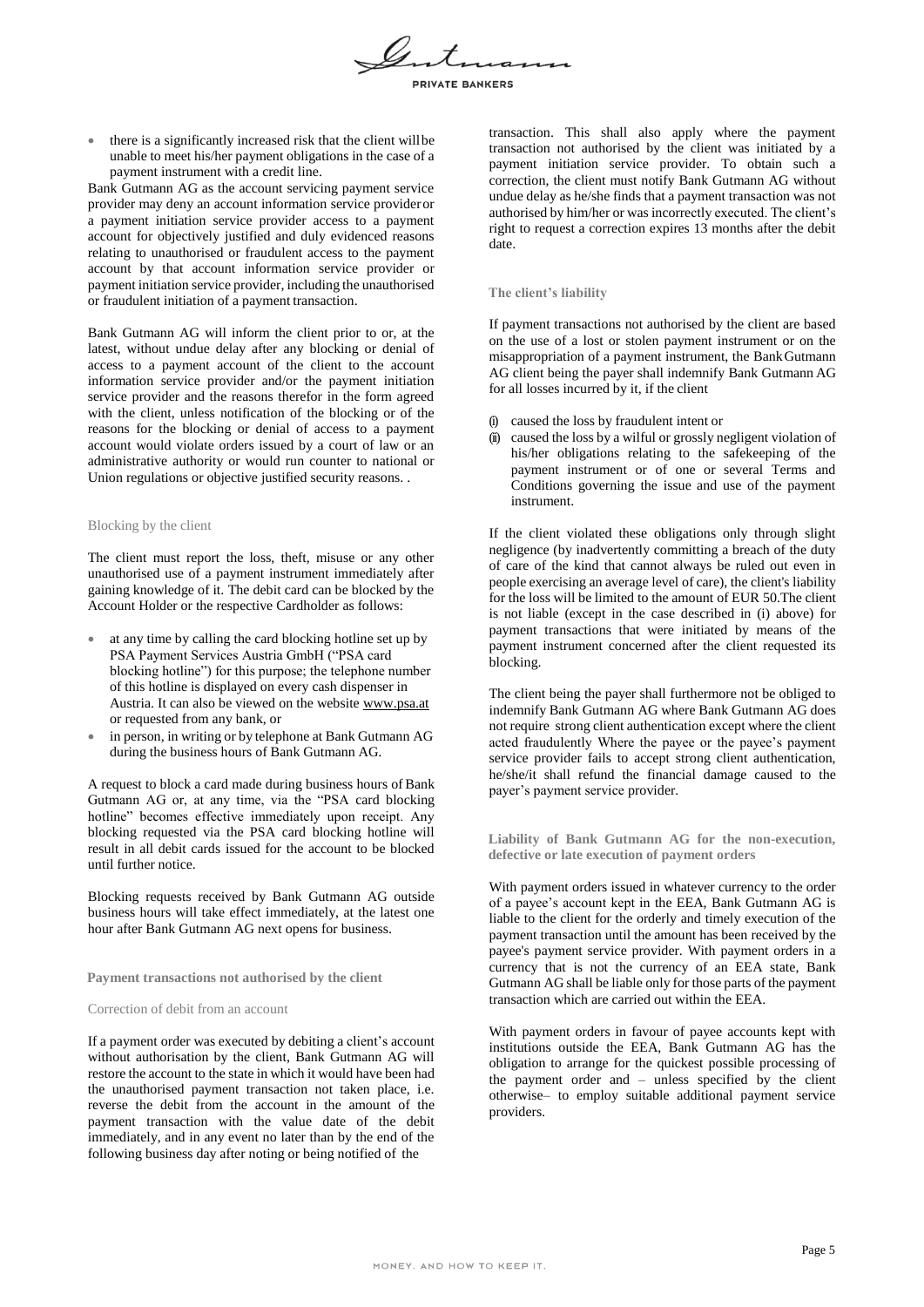

If Bank Gutmann AG is liable for a payment transaction under first paragraph, it shall, without undue delay, refund the amount of the non-executed or defective payment transaction to the client being the payer and restore the payment account debited to the state in which it would have been had the defective payment transaction not taken place. The credit value date for the client's payment account shall be no later than the date the account was debited.

Once the amount has been received by the payee's payment service provider, the latter is liable to the payee for the orderly further execution of the payment transaction. If Bank Gutmann AG is liable for a payment transaction under this paragraph, it shall immediately place the amount of the payment transaction at the disposal of the client being the payee and credit the corresponding amount to the client's payment account. The credit value date for the client's payment account shall be no later than the date on which the amount would have been value dated, had the transaction been correctly executed.

Where a payment transaction is executed late, the payee`s payment service provider shall ensure, upon the request of the payment service provider acting on behalf of the payer, that the credit value date for the payee's payment account is no later than the date the amount would have been value dated had the transaction been executed correctly

Where a payment order is initiated by the payee or through the payee, Bank Gutmann AG isliable to the client being the payee

- for the correct transmission of the payment order to the payer's payment service provider; and
- for processing the payment transaction in accordancewith its duties regarding value date and availability.

In the case of a non-execution or defective execution of a payment transaction outside the liabilty of Bank GutmannAG as the payee`s payment provider according to the above paragraph, the payer's payment service provider shall be liable to the payer. In such a case shall the payer`s payment service provider, as appropriate and whithout undue delay, refund to the payer the amount of the non–executed or defective payment transaction and restore the debited payment account to the state in which it would have been had the defective payment transaction not taken place. The credit value date for the payer's payment account shall be no later than the date the amount was debited to the account. This obligation shall not apply to the payer's payment service provider e proves that Bank Gutmann AG as the payee's payment service provider has received the amount of the payment transaction, even if the execution of payment transaction is merely delayed. In such a case, Bank Gutmann AG asthe payee's payment service provider shall value date the amount to the payee's payment account no later than the date the amount would have been value dated had the transaction been executed correctly.

In the case of a non-executed or defectively executed payment transaction where Bank Gutmann AG is the payer's or the payee's payment service provider, Bank Gutmann AG shall, on the client's request, regardless of liability under this section, immediately seek to trace the payment transaction and notify the client of the outcome. This shall be free of charge for the client.

**Refund of an authorised payment transaction initiated by the payee**

The client is entitled to a refund from Bank Gutmann AG of the full amount of an authorised payment transaction which was initiated by or through a payee and which has already been executed, if

- the authorisation did not specify the exact amount of the payment transaction and
- the amount of the payment transaction exceeded the amount the payer could reasonably have expected taking into account his/her previous spending pattern, the conditions of the framework contract and the relevant circumstances of the case.

At Bank Gutmann AG's request, the client shall provide a statement of the facts relating to these conditions. The credit value date for the amount to be refunded to the client's payment account shall be no later than the date the amount was debited.

Requests for refunds shall be notified by the client to Bank Gutmann AG within eight weeks from the date the payment account was debited with the relevant amount. Within ten (10) business days of receiving a request for a refund, Bank Gutmann AG shall either refund the full amount of the payment transaction or provide the client with a justification for refusing the refund.

If a refund is refused, the client has the right to file a complaint with FMA or to seek remedy by referring the matter to the court of law or the mediation body named in Section 7 of this Client Information.

Further to the claim to a refund described above, the client may protest a debit made to his/her account in connection with a SEPA direct debit without stating reasons and ask Bank Gutmann AG for a full refund of the amount debited from his/her account within eight weeks from the date the account was debited with the amount.

An agreement pursuant to Article 70 para 3 Austrian Payment Services Act (ZaDiG) 2018, under which there is no claim to a refund of certain payment transactions initiated by a payee, will not be closed.

**6. Change and termination of the current account agreement**

**Change to the current account agreement and the Terms and Conditions**

Changes to the current account agreement, Terms and Conditions or agreements on individual payment services shall be offered by Bank Gutmann AG to the client no later than two months prior to their proposed entry into force. Such offershall be made by showing, side by side, the provisions affected by the changes offered and the changes proposed. The client's consent to the changes offered shall be deemed given if Bank Gutmann AG does not receive any objection from the client before the proposed entry into force. The change offered shall